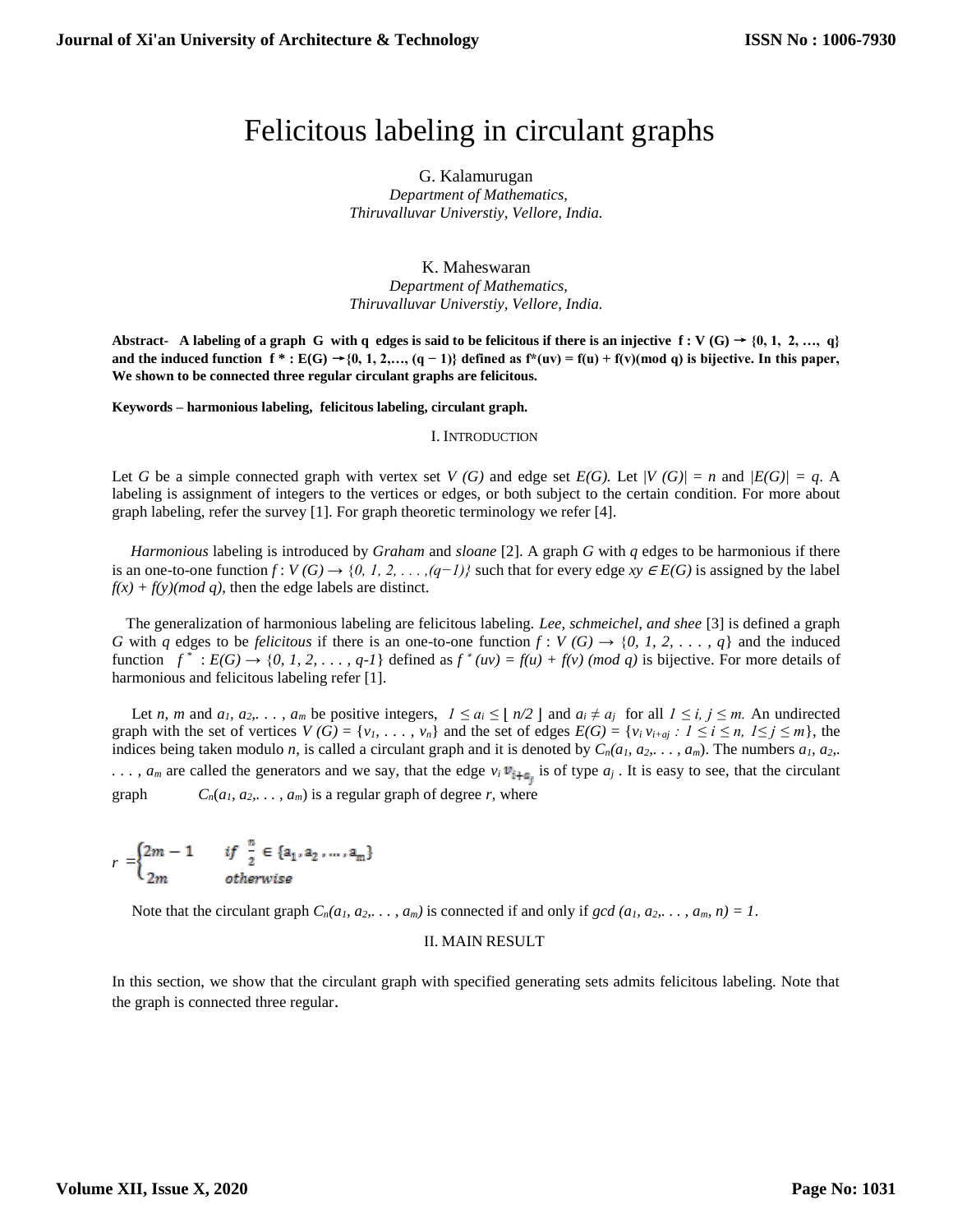**Theorem 2.1.** *Let*  $n(\geq 4)$  *be an even integer, then the circulant graph*  $C_n(1, \frac{n}{2}, n-1)$  *admits the felicitous labeling.* 

*Proof* : Let  $G = C_n(1, \frac{n}{2}, n-1)$  be the circulant graph with  $n(\geq 4)$ , where the vertex set  $V(G) = \{v_0, v_1, \ldots, v_{n-1}\}$  and the edge set  $E(G) = \{v_i v_{i+1}, v_i v_{i+\frac{n}{2}} : 0 \le i \le n-1\}$ , in all the places indices being taken modulo *n*. Here  $q = n+\frac{n}{2}$ .

**Case(i)**: If  $n \equiv 0, 4, 8 \pmod{12}$ . Note that  $\frac{n}{2}$  is even. Let the function  $f: V(G) \rightarrow \{0, 1, 2, \ldots, q\}$  defined by

$$
f(v_i) = \begin{cases} i & \text{for } i = 0, 2, 4, ..., \frac{n}{2} \\ \frac{2n+1}{2} & \text{for } i = \left(\frac{n}{2}\right) + 2, \quad \left(\frac{n}{2}\right) + 4, ..., n - 2 \\ \frac{3+n+i}{2} & \text{for } i = 1, 3, ..., \left(\frac{n}{2}\right) - 1 \\ \frac{-n+2i}{2} & \text{for } i = \left(\frac{n}{2}\right) + 1, \left(\frac{n}{2}\right) + 3, ..., n - 1 \end{cases}
$$

By the above function *f*, we get the following induced function  $f^*$ :  $E(G) \rightarrow \{0, 1, 2, \ldots, q - 1\}$ defined as  $f^*(uv) = f(u) + f(v) (mod q)$ , It should include important findings discussed briefly.

 $f^*(v_i v_{i+1}) =$ 

$$
\begin{cases}\n\left(\frac{4+n+3i}{2}\right) \mod q & \text{for } i = 0, 2, 4, ..., \left(\frac{n}{2}\right) + 1 \\
\left(\frac{2+n}{2}\right) \mod q & \text{for } i = \frac{n}{2} \\
\left(\frac{2+n+3i}{2}\right) \mod q & \text{for } i = \left(\frac{n}{2}\right) + 2, \left(\frac{n}{2}\right) + 4, ..., n-2 \\
\left(\frac{5+n+3i}{2}\right) \mod q & \text{for } i = 1, 3, ..., \left(\frac{n}{2}\right) - 1 \\
\left(\frac{1+n+3i}{2}\right) \mod q & \text{for } i = \left(\frac{n}{2}\right) + 1, \left(\frac{n}{2}\right) + 3, ..., n-3 \\
\left(\frac{-n+2i}{2}\right) \mod q & \text{for } i = n-1\n\end{cases}
$$

 $f^*(v_i v_{i+(n/2)}) =$ 

$$
\begin{cases}\n\left(\frac{n}{2}\right) \mod q & \text{for } i = 0 \\
\left(\frac{5n + 6i}{4}\right) \mod q & \text{for } i = 2, 4, \dots, \left(\frac{n}{2}\right) - 2 \\
\left(\frac{3 + n + 3i}{2}\right) \mod q & \text{for } i = 1, 3, \dots, \left(\frac{n}{2}\right) - 1\n\end{cases}
$$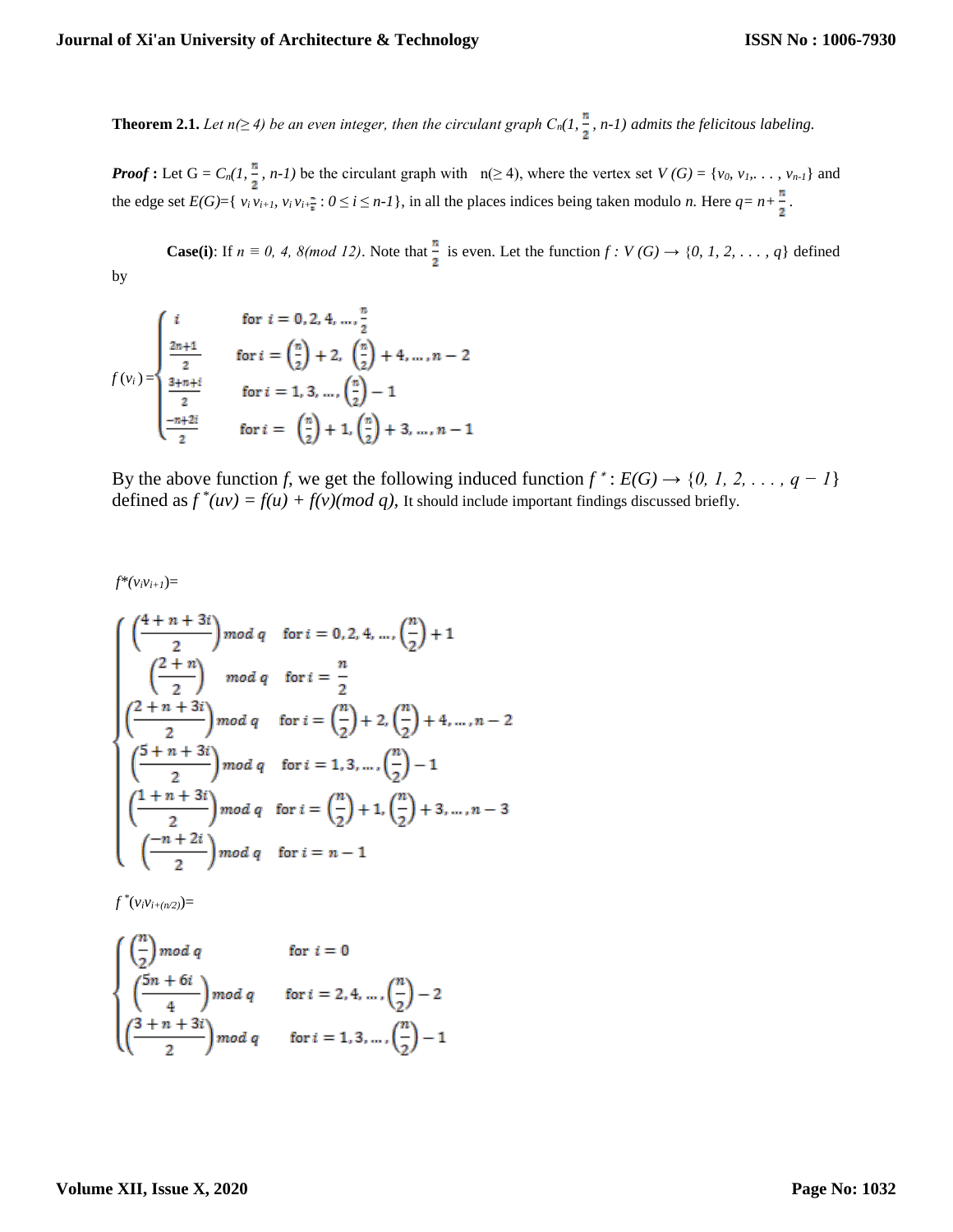## **Journal of Xi'an University of Architecture & Technology**

 From the above function, one can easily check the *q* number of edge labels form a sequence as follows  $\left(\frac{1}{2}, 1, \frac{1}{2}, \frac{1}{2}+1, \ldots, \frac{1}{2}+ \left(\frac{2n-6}{3}\right)\right]$ . Taking modulo *q* for each term of the sequence we get, *q* distinct edge labels. Hence  $f^*$  is bijective.

**Case(i)**: If  $n \equiv 2 \pmod{12}$ . Note that,  $\frac{n}{2}$  is odd. Let the function  $f: V(G) \rightarrow \{0, 1, 2, ..., q\}$  defined by

 $f(v_i) =$ 

$$
\begin{cases}\n i & \text{for } i = 0, 2, 4, ..., {n \choose 2} - 1 \\
 \frac{-n+2i}{2} & \text{for } i = {n \choose 2} + 1, \quad {n \choose 2} + 3, ..., n - 2 \\
 \frac{5+n+i}{2} & \text{for } i = 1, \quad 3, ..., {n-8 \choose 6} \\
 \frac{4+5n+2i}{4} & \text{for } i = {n-8 \choose 2} + 2, \frac{n-8}{2} + 4, ..., {n \choose 2} - 2 \\
 i & \text{for } i = {n \choose 2} \\
 \frac{1+n+i}{2} & \text{for } i = {n \choose 2} + 2, \frac{n}{2} + 4, ..., \frac{2n-7}{3} \\
 \frac{7+n+i}{2} & \text{for } i = {2n-7 \choose 3} + 1, \frac{2n-7}{3} + 3, ..., n-3 \\
 \frac{4+n+i}{2} & \text{for } i = n-1\n\end{cases}
$$

 The Assignment of the labeling to the vertices by the above function *f*, we obtain the edge labels by  $f^*$ :  $E(G) \rightarrow \{0, 1, \ldots, q-1\}$  as follows:

$$
f^*(v_iv_{i+1})=
$$

$$
\begin{cases}\n\left(\frac{6+n+i}{2}\right) \mod q & \text{for } i = 0 \\
\left(\frac{6+n+3i}{2}\right) \mod q & \text{for } i = 2, 4, ..., \frac{n-14}{6} \\
\left(\frac{6+5n+6i}{4}\right) \mod q & \text{for } i = \left(\frac{n-14}{6}\right) + 2, \left(\frac{n-14}{6}\right) + 4, ..., \left(\frac{n}{2}\right) - 3 \\
\left(1+2i\right) \mod q & \text{for } i = \left(\frac{n}{2}\right) - 1 \\
\left(\frac{2+3i}{2}\right) \mod q & \text{for } i = \left(\frac{n}{2}\right) + 1, \left(\frac{n}{2}\right) + 3, ..., \left(\frac{2n-10}{3}\right) \\
\left(\frac{8+3i}{2}\right) \mod q & \text{for } i = \left(\frac{2n-10}{3}\right) + 2, \left(\frac{2n-10}{3}\right) + 4, ..., n - 4 \\
\left(\frac{4+2i}{2}\right) \mod q & \text{for } i = n - 2 \\
\left(\frac{7+n+3i}{2}\right) \mod q & \text{for } i = 1, 3, ..., \left(\frac{n-8}{6}\right) \\
\left(\frac{8+5n+6i}{4}\right) \mod q & \text{for } i = \left(\frac{n-8}{6}\right) + 2, \left(\frac{n-8}{6}\right) + 4, ..., \left(\frac{n}{2}\right) - 2 \\
\left(\frac{2-n+4i}{2}\right) \mod q & \text{for } i = \left(\frac{n}{2}\right) \\
\left(\frac{3+3i}{2}\right) \mod q & \text{for } i = \left(\frac{n}{2}\right) + 2, \left(\frac{n}{2}\right) + 4, ..., \left(\frac{2n-7}{3}\right) \\
\left(\frac{9+3i}{2}\right) \mod q & \text{for } i = \left(\frac{2n-7}{3}\right) + 2, \left(\frac{2n-7}{3}\right) + 4, ..., n - 3 \\
\left(\frac{4+n}{2}\right) \mod q & \text{for } i = n - 1\n\end{cases}
$$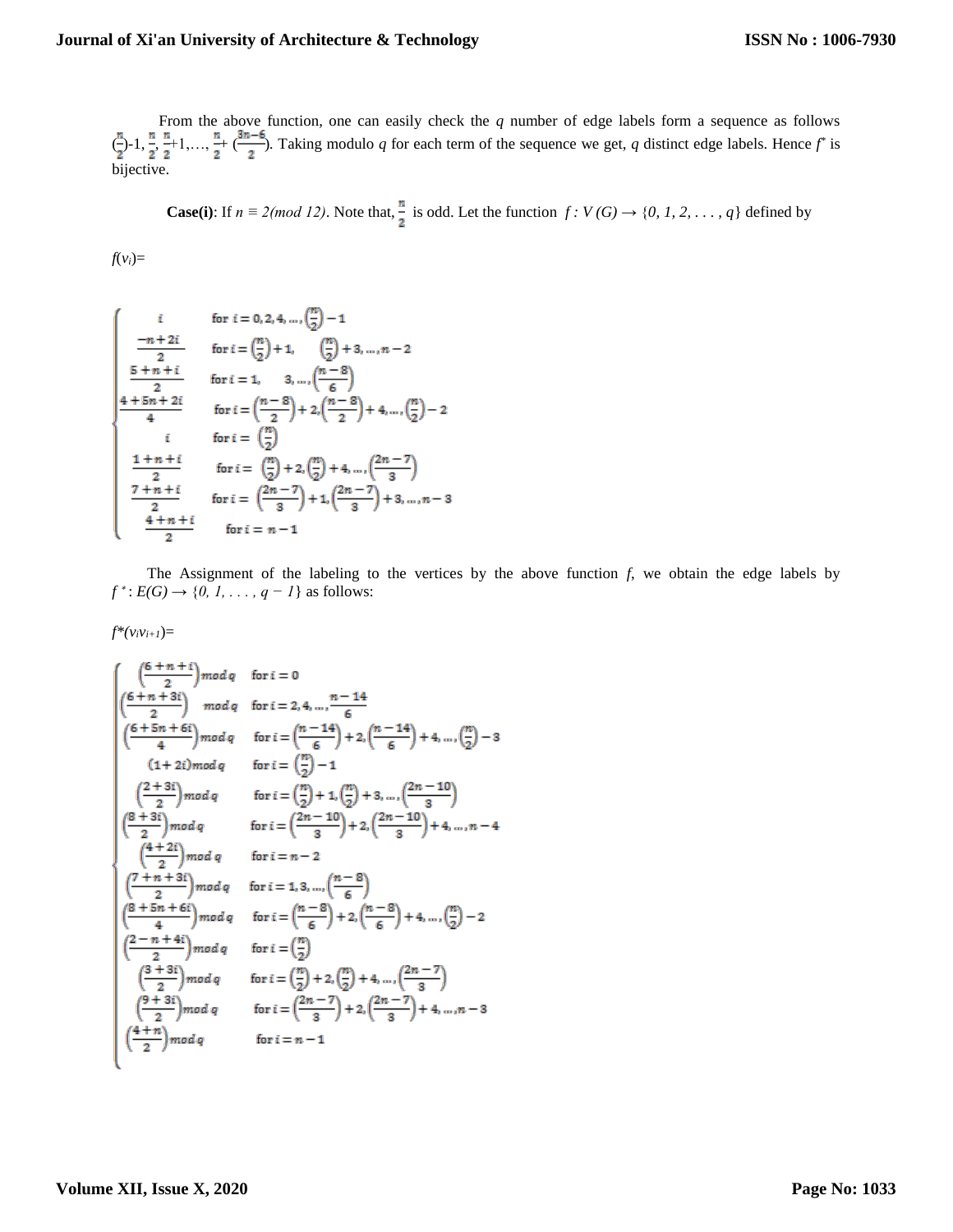$f^*(v_i v_{i+(n/2)}) =$ 

 $\mathbf{r}$ 

$$
\begin{cases}\n\left(\frac{n}{2}\right) \mod q & \text{for } i = 0 \\
\left(\frac{2+3n+6i}{4}\right) \mod q & \text{for } i = 2, 4, ..., \left(\frac{n-14}{6}\right) \\
\left(\frac{14+3n+6i}{4}\right) \mod q & \text{for } i = \left(\frac{n-14}{6}\right) + 2, \left(\frac{n-14}{6}\right) + 2, ..., \left(\frac{n}{2}\right) - 3 \\
\left(\frac{4+n+2i}{4}\right) \mod q & \text{for } i = \left(\frac{n}{2}\right) - 1 \\
\left(\frac{5+n+3i}{2}\right) \mod q & \text{for } i = 1, 3, ..., \left(\frac{n-8}{6}\right) \\
\left(\frac{14+3n+6i}{4}\right) \mod q & \text{for } i = \left(\frac{n-8}{6}\right) + 2, \left(\frac{n-8}{6}\right) + 2, ..., \left(\frac{n}{2}\right) - 2\n\end{cases}
$$

From the above function, one can easily check the *q* number of edge labels form a sequence as follows  $\left(\frac{1}{r}\right), \frac{n+1}{r+2}, \ldots, \frac{n+1}{r}$ . Taking modulo *q* for each term of the sequence we get, *q* distinct edge labels. Hence  $f^*$  is bijective.

**Case(iii)**: If  $n \equiv 6 \pmod{12}$ . Here  $\frac{n}{2}$  is odd. Let the function  $f: V(G) \rightarrow \{0, 1, 2, ..., q\}$  defined by

 $f(v_i) =$ 

$$
\begin{cases}\n i & \text{for } i = 0, 2, 4, ..., \left(\frac{n}{2}\right) - 1 \\
 \frac{-n + 2i}{2} & \text{for } i = \left(\frac{n}{2}\right) + 1, \left(\frac{n}{2}\right) + 1, ..., n - 2 \\
 \frac{-4 + 5n + 2i}{4} & \text{for } i = 1, 3, ..., \frac{n - 12}{6} \\
 \frac{4 + 5n + 2i}{4} & \text{for } i = \left(\frac{n - 12}{6}\right) + 2, \left(\frac{n - 12}{6}\right) + 4, ..., \left(\frac{n}{2}\right) \\
 \frac{n + 2i}{2} & \text{for } i = \frac{n}{2}, \left(\frac{n}{2}\right) + 2, ..., \frac{5n - 12}{6} \\
 \frac{8 + n + 2i}{4} & \text{for } i = \left(\frac{5n - 12}{6}\right) + 2, \left(\frac{5n - 12}{6}\right) + 4, ..., n \\
 n & \text{for } i = n - 1\n\end{cases}
$$

The assignment of the labeling to the vertices by the above function f, we obtain the edge labels by  $f^*: E(G) \to \{0,1,2,...,q-1\}$  as follows.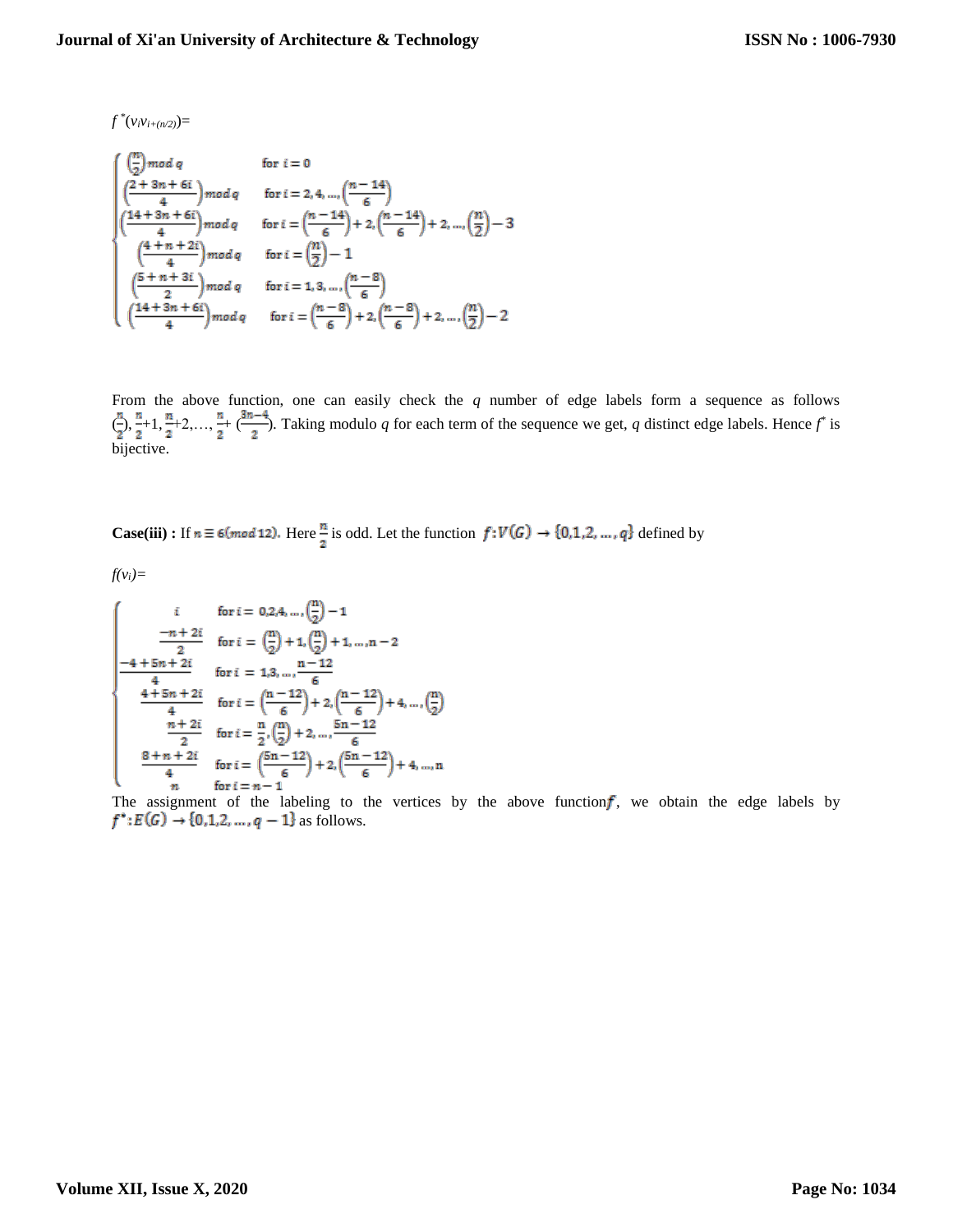$f^*(v_i v_{i+1}) =$ 

$$
\begin{array}{l} \left(\frac{-2+5n+2i}{4}\right) mod\ q \quad for\ i=0 \\ \left(\frac{6+5n+6i}{4}\right) mod\ q \quad for\ i=2,4,...,\left(\frac{n}{2}\right)-3 \\ \left(\frac{2+n+6i}{4}\right) mod\ q \quad for\ i=\left(\frac{n}{2}\right)-1 \\ \left(\frac{2-n+6i}{4}\right) mod\ q \quad for\ i=\left(\frac{n}{2}\right)+1,\left(\frac{n}{2}\right)+3,...,\frac{5n-18}{6} \\ \left(\frac{10-n+6i}{4}\right) mod\ q \quad for\ i=\left(\frac{5n-18}{6}\right)+2,\left(\frac{5n-18}{6}\right)+4,...,n-4 \\ \left(\frac{n+2i}{2}\right) mod\ q \quad for\ i= n-2 \\ \left(\frac{5n+6i}{4}\right) mod\ q \quad for\ i=1,3,...,\frac{n-12}{6} \\ \left(\frac{8+5n+6i}{4}\right) mod\ q \quad for\ i=\left(\frac{n-12}{6}\right)+2,\left(\frac{n-12}{6}\right)+2,...\left(\frac{n}{2}\right)-2 \\ \left(\frac{4-n+6i}{4}\right) mod\ q \quad for\ i=\left(\frac{n}{2}\right),\left(\frac{n}{2}\right)+2,...,\frac{5n-12}{6} \\ \left(\frac{12-n+6i}{4}\right) mod\ q \quad for\ i=\left(\frac{5n-12}{6}\right)+2,\left(\frac{5n-12}{6}\right)+4,...,n-3 \\ \left(n\right) mod\ q \quad for\ i=n-1 \end{array}
$$

 $f^*\Big(\upsilon_i\upsilon_{(i+\frac{n}{2})}\Big)\!\! =$ 

$$
\begin{cases}\n\left(\frac{n}{2}\right) \mod q & \text{for } i = 0 \\
\left(\frac{n+3i}{2}\right) \mod q & \text{for } i = 2, 4, \dots, \left(\frac{n-6}{3}\right) \\
\left(\frac{-4+5n+3i}{2}\right) \mod q & \text{for } i = \left(\frac{n-6}{3}\right)+2, \left(\frac{n-6}{3}\right)+4, \dots, \left(\frac{n}{2}\right)-3 \\
(n+i) \mod q & \text{for } i = \left(\frac{n}{2}\right)-1 \\
\left(\frac{-4+5n+6i}{2}\right) \mod q & \text{for } i = 1, 3, \dots, \frac{n-12}{6} \\
\left(\frac{4+5n+6i}{2}\right) \mod q & \text{for } i = \left(\frac{n-12}{6}\right)+2, \left(\frac{n-12}{6}\right)+4, \dots, \left(\frac{n}{2}\right)-2\n\end{cases}
$$

From the above function, one can easily check the *q* number of edge labels form a sequence as follows . Taking modulo  $q$  for each term of the sequence, we get  $f^*$  is bijective. **Case(iv):** If  $n \equiv 10 \pmod{12}$ . Here <sup>n</sup> is odd. Let the function  $f: V(G) \rightarrow \{0,1,2,...,q\}$  defined by

$$
f(v_i) = \n\begin{cases}\n\text{for } i = 0, 2, 4, ..., \left(\frac{n}{2}\right) - 1 \\
\frac{-n+2i}{2} & \text{for } i = \left(\frac{n}{2}\right) + 1, \left(\frac{n}{2}\right) + 1, ..., n - 2 \\
\frac{n}{2} & \text{for } i = 1\n\end{cases}
$$
\n
$$
4 + 5n + 2i \quad \text{for } i = 1, 3, ..., \left(\frac{n}{2}\right) - 2
$$
\n
$$
3 + n \quad \text{for } i = \left(\frac{n}{2}\right)
$$
\n
$$
16 + n + 2i \quad \text{for } i = \left(\frac{n}{2}\right) + 2, \left(\frac{n}{2}\right) + 4, ..., \frac{5n - 12}{6}
$$
\n
$$
4 + \frac{4}{12} \quad \text{for } i = \left(\frac{5n - 20}{6}\right) + 2, \left(\frac{5n - 12}{6}\right) + 4, ..., n - 3
$$
\n
$$
6 + n \quad \text{for } i = n - 1
$$

 $f^*(v_i v_{i+1}) =$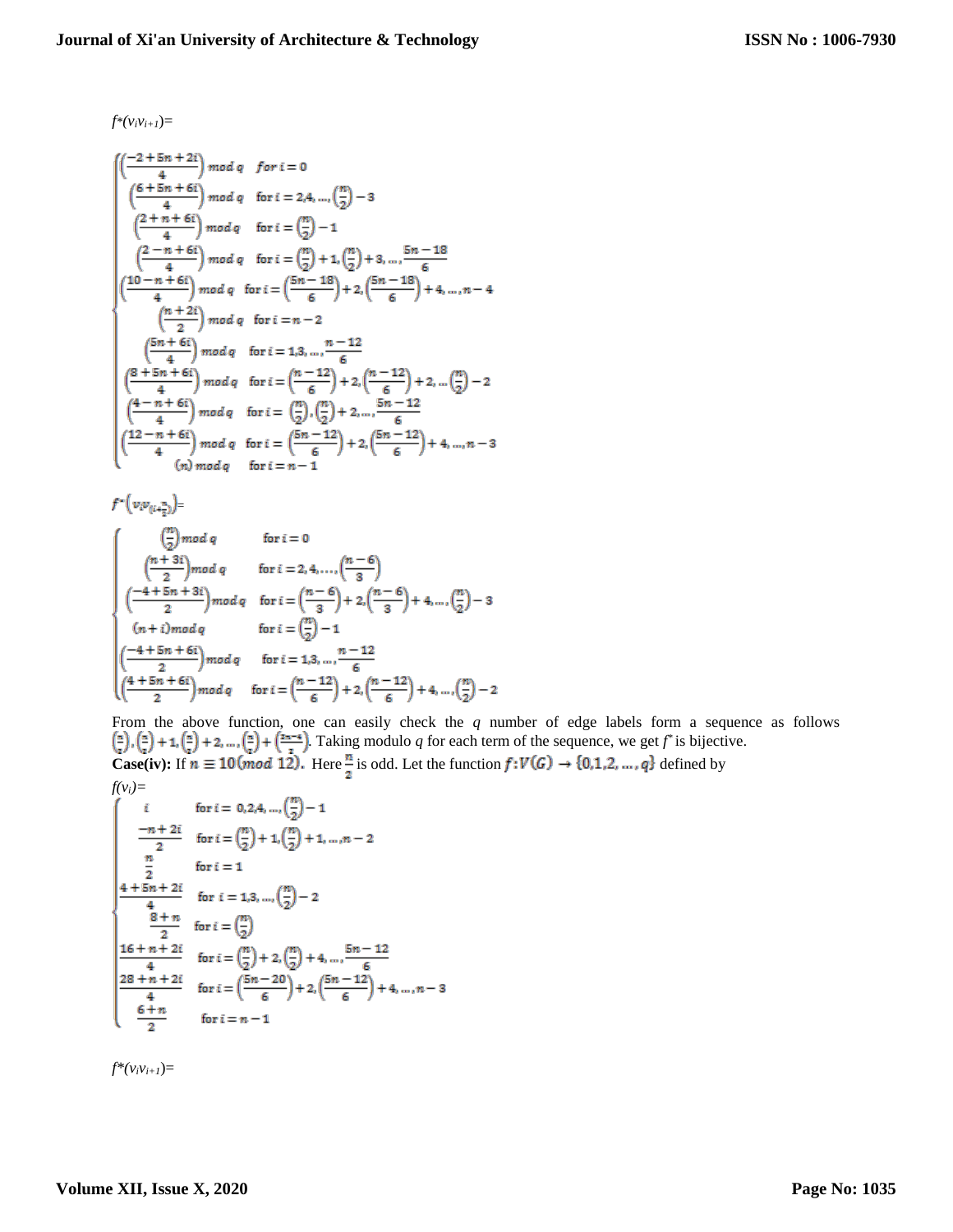$$
\begin{pmatrix}\n\frac{n}{2} & \mod q & \text{for } i = 0 \\
\frac{6+5n+6i}{4} & \mod q & \text{for } i = 2,4,\dots, \binom{n}{2} - 3 \\
\frac{8+n+2i}{2} & \mod q & \text{for } i = \binom{n}{2} - 1 \\
\frac{18-n+6i}{4} & \mod q & \text{for } i = \binom{n}{2} + 1, \binom{n}{2} + 3, \dots, \frac{5n-26}{6} \\
\frac{30-n+6i}{4} & \mod q & \text{for } i = \binom{5n-26}{6} + 2, \binom{5n-26}{6} + 4, \dots, n-4 \\
\frac{6+2i}{2} & \mod q & \text{for } i = n-2 \\
\frac{2+n+2i}{4} & \mod q & \text{for } i = 1 \\
\frac{8+5n+6i}{4} & \mod q & \text{for } i = 3,5,\dots, \binom{n}{2} - 2 \\
\frac{10+n}{4} & \mod q & \text{for } i = \binom{n}{2} \\
\frac{20-n+6i}{4} & \mod q & \text{for } i = \binom{n}{2} + 2, \binom{n}{2} + 4, \dots, \frac{5n-20}{6} \\
\frac{32-n+6i}{4} & \mod q & \text{for } i = \binom{5n-20}{6} + 2, \binom{5n-20}{6} + 4, \dots, n-3 \\
\frac{6+n}{4} & \mod q & \text{for } i = n-1\n\end{pmatrix}
$$

 $f^*\left(v_i v_{(i+\frac{\pi}{2})}\right) =$ 

J.

$$
\begin{cases}\n\left(\frac{8+n}{2}\right) \mod q & \text{for } i = 0 \\
\left(\frac{8+n+3i}{2}\right) \mod q & \text{for } i = 2, 4, \dots, \left(\frac{n-10}{3}\right) \\
\left(\frac{14+n+3i}{2}\right) \mod q & \text{for } i = \left(\frac{n-10}{3}\right) + 2, \left(\frac{n-10}{3}\right) + 4, \dots, \left(\frac{n}{2}\right) - 3 \\
\left(\frac{6+n+2i}{2}\right) \mod q & \text{for } i = \left(\frac{n}{2}\right) - 1 \\
\left(\frac{n+2i}{2}\right) \mod q & \text{for } i = 1 \\
\left(\frac{4+5n+6i}{2}\right) \mod q & \text{for } i = 3, 5, \dots, \left(\frac{n}{2}\right) - 2\n\end{cases}
$$

From the above function, one can easily check the *q* number of edge labels form a sequence as follows . Taking modulo  $q$  for each term of the sequence, we get  $f^*$  is bijective.

**Theorem. 2. 2:** Let  $n(\geq 6)$  be an even integer, then the circulant graph  $C_n(\frac{n}{2}-1, \frac{n}{2}, \frac{n}{2}+1)$  admits the felicitous *labeling.*

*Proof :* Let  $C_n\left(\frac{n}{2}-1,\frac{n}{2},\frac{n}{2}+1\right)$  be the circulant graph with  $n(\geq 6)$ . where the vertex set  $V(G) = \{v_0, v_1, \ldots, v_{n-1}\}$  and the edge set  $E(G) = \{v_i v_{i+\frac{n}{2}}, v_i v_{i+\frac{n}{2}} : 0 \le i \le n-1\}$ , in all the places indices being taken modulo *n*. Here  $q = n + \frac{n}{2}$ . Let the function  $f: V(G) \rightarrow \{0,1,2,\ldots,q\}$  defined by

$$
f(v_i) = \begin{cases} i & \text{for } i = 0, 1, 2, ..., \binom{n}{2} \\ \frac{-n+4i}{2} & \text{for } i = \binom{n}{2} + 1, \binom{n}{2} + 2, ..., n - 1 \end{cases}
$$

The assignment of the labeling to the vertices by the above function  $f$ , we obtain the edge labels by  $f^*\colon E(G)\to \{0,1,2,\ldots,q-1\}$  as follows